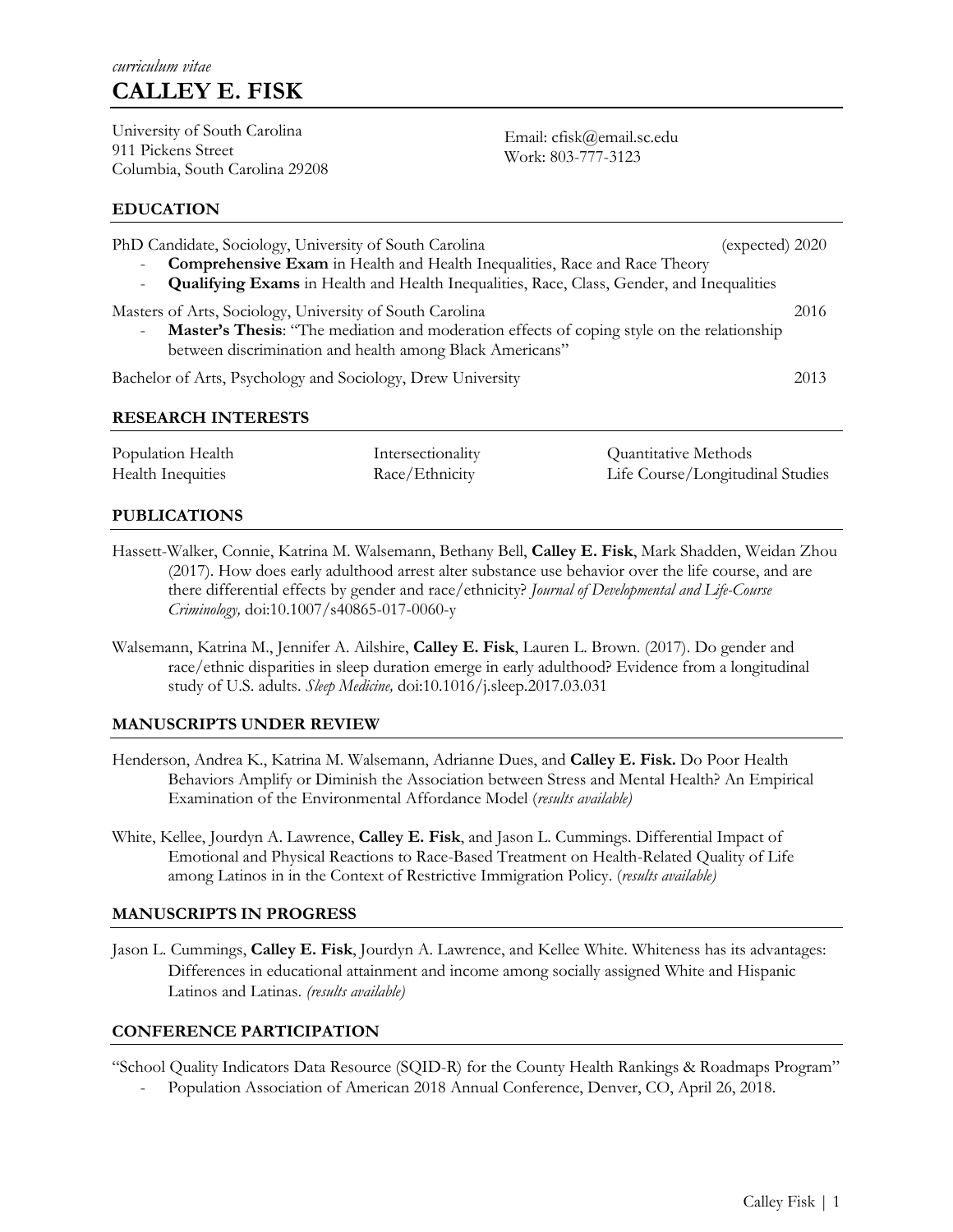"Going to Bead as Black or White: How Racial Identification Influences Sleep Duration Among U.S. Hispanics"

- Population Association of American 2018 Annual Conference, Denver, CO, April 26, 2018.

"The Mediation and Moderation Effects of Coping Style on the Relationship between Discrimination and Health among Black Americans."

- Society for the Study of Social Problems 2016 Annual Conference, Seattle, WA, August 21, 2016.
- Southern Sociological Society 2016 Annual Conference, Atlanta, GA, April 14, 2016.

"Do Poor Health Behaviors Amplify or Diminish the Association between Stress and Mental Health? An Empirical Examination of the Environmental Affordance Model."

- Association of Black Sociologists 2015 Annual Conference, Chicago, IL, August 22, 2015.
- Population Association of America 2015 Annual Conference, San Diego, CA, May 1, 2015.

**"**Inequality in Birth Attendant Trends: Applying an Organization Field Framework to Assess Institutional Discrimination."

- Southern Sociological Society 2015 Annual Conference, New Orleans, LA, March 26, 2015.

"'It's a Girl Vaccine': Experiences with HPV Vaccination from the First Generation of Male and Female Potential Recipients."

- Southern Sociological Society 2013 Annual Conference, Atlanta, GA, April 27, 2013.

# **AWARDS AND FELLOWSHIPS**

*Travel Grants, University of South Carolina Graduate School*

"How Racial Identification Influences Sleep Duration among U.S. Hispanics" Population Association of America 2018 Annual Conference, \$1100

"Inequality in Birth Attendant Trends"

Southern Sociological Society 2015 Annual Conference, \$1100

# **RESEARCH EXPERIENCE**

| University of South Carolina Health Promotion Education and Behavior Department          |           |
|------------------------------------------------------------------------------------------|-----------|
| Research Assistant, County Health Rankings Research Grant                                |           |
| Robert Wood Johnson Foundation, under Primary Investigator Dr. Katrina M. Walsemann      | 2017-2018 |
| Research Assistant, R15 Academic Research Enhancement Award (AREA)                       |           |
| National Institutes of Health, under Co-Investigator Dr. Katrina M. Walsemann            | 2014-2016 |
| University of South Carolina, Sociology Department                                       |           |
| Research Assistant, Advanced Support for Innovative Research Excellence Award (ASPIRE-I) |           |
| University of South Carolina, under Primary Investigator Dr. Jason L. Cummings           | 2016-2017 |
| <b>METHODOLOGICAL TRAINING</b>                                                           |           |
| University of South Carolina, Sociology Department                                       |           |
| Feminist Epistemologies and Methodologies, taught by Dr. Carla A. Pfeffer                | 2017      |

Topics in the Analysis of Social Networks, taught by Dr. Matthew Brashears 2016 Statistical Analysis in R Workshop, taught by Dr. Douglas L. Anderton 2015 Methodological Topics in Demography, taught by Dr. Caroline Hartnett 2014 Regression Analysis in Sociology, taught by Dr. Jimy Sanders 2014